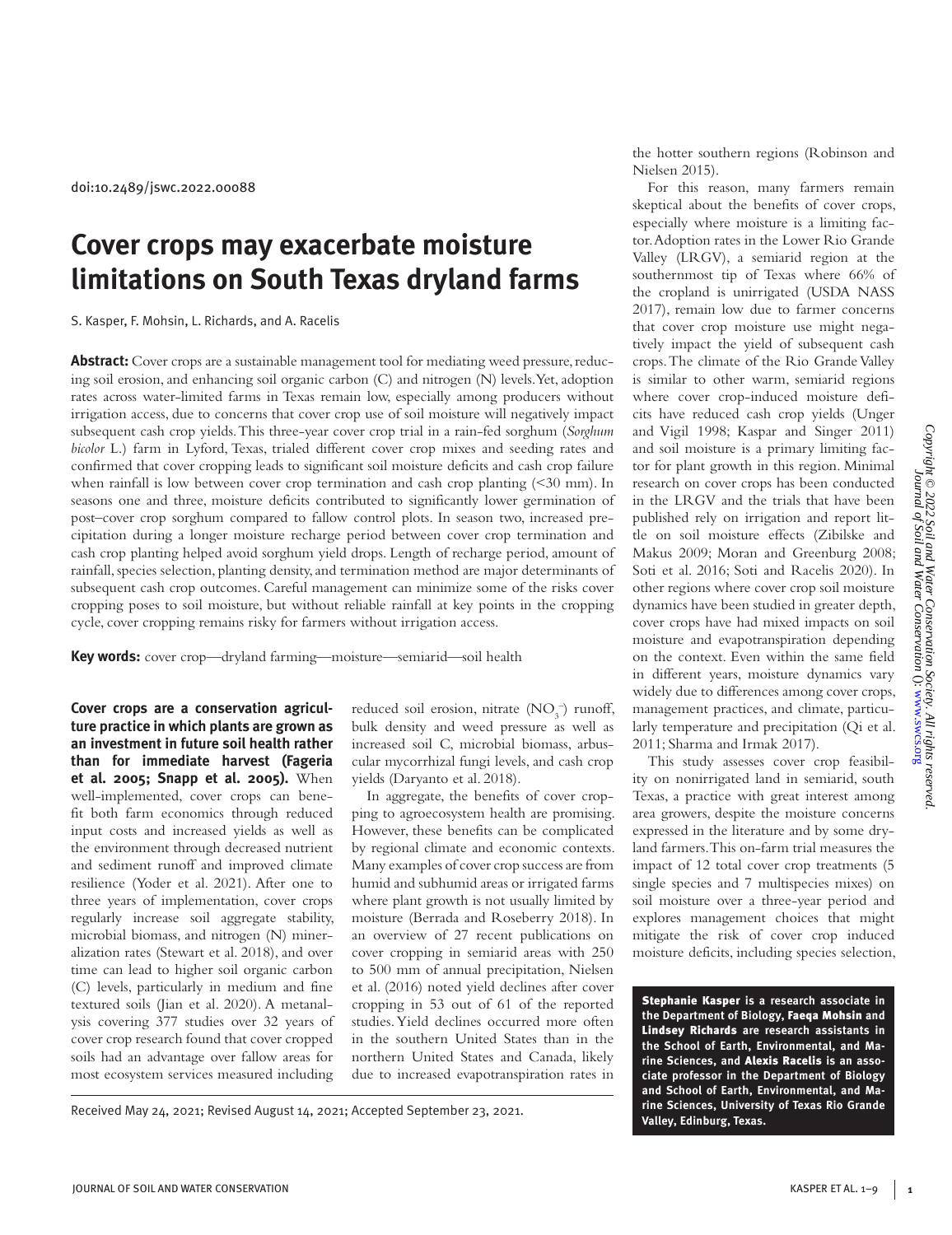planting density, termination method, and recharge period length.

# Materials and Methods

*Study Site and Design.* The study was conducted at a USDA certified organic field located in Lyford, Texas (26.365 N, –97.904 W). The soil type for this location is Willacy fine sandy loam (USDA NRCS 2020) with an average field capacity of 23% volume and a water holding capacity of 19% (Thomas et al. 1994). The average annual precipitation is 530 mm with peak rainfall between May and October (NOAA NCEI 2020). The participatory cover crop trial began in fall of 2017, using a complete randomized block design with five replicates of five treatments (four cover crop treatments and a control). Each of the 25 plots was 6 m wide and 100 m long, for a total research area of 1.5 ha.

Cover crop treatments were selected at the start of each trial season in close consultation with the farmer. Treatments with low performance were eliminated, and new candidates were added to provide more useful information for area farmers. Though specific cover crop treatments changed in each of the three years, control plots and cover crop plots maintained consistent locations for all three seasons. Since the cover crop treatments, planting and termination dates, and precipitation levels varied each season, direct comparisons of soil moisture and crop performance are restricted within each project year. The cover crop treatments for the three seasons are listed in table 1 and their scientific names in table 2.

Cover crops were seeded using a Sunflower seed drill (AGCO, Duluth, Georgia) and terminated through tillage with a flail mower followed by a disc bedder. After cover crop termination, sorghum (*Sorghum bicolor* L.) was seeded at  $22 \text{ kg ha}^{-1}$  using a MaxEmerge no-till planter (John Deere, Moline, Illinois). Dates of cover crop seeding, termination, and sorghum seeding for each season are included in table 3.

*Soil Moisture, Germination, and Biomass Measurements.* In all three seasons, surface soil volumetric water content (0 to 5 cm) was measured using portable moisture probes (TEROS 12, Meter Group, Pullman, Washington, and ExTech MO750, FLIR Commercial Systems Inc, Nashua, New Hampshire). Measurements were taken at least monthly during the cover crop season. The closest measurement dates to cover crop

termination and sorghum planting are used in this analysis. In the third season, a set of 25 TEROS 11 sensors with ZL6 data loggers (Meter Group, Pullman, Washington) were installed in the field, one in each of the 25 plots, to provide in-situ root zone volumetric water content measurements at 10 to 15 cm depth. These sensors were installed on September 26, 2019, and removed on December 10, 2019, before cover crop termination. They were reinstalled on January 8, 2020, and removed on February 24, 2020, to allow for sorghum planting. Sensors were reinstalled on April 9, 2020, after sorghum seeding and remained in the field until sorghum termination on June 8, 2020. The sensors recorded soil moisture and temperature every 15 minutes. Surface soil moisture measurements were unavailable for the sorghum planting date in year three, so 10 to 15 cm depth moisture measurements are substituted for this date only.

Germination rates were measured one month after cash crop seeding each season by counting the number of sorghum seedlings in a 10 m transect with 3 replicates per plot (*n* = 75). Biomass was measured at the end of each cover crop season using a  $0.5 \text{ m}^2$ sampling ring. One sample was taken from each plot ( $n = 25$ ) in year one and three samples per plot  $(n = 75)$  in years two and three. Samples were dried for at least three days at 70°C before weighing. Aboveground and belowground cover crop biomass and weed

## Table 1

Cover crop treatments and seeding rate.

|                | <b>Treatment</b>                                   |                                                                |                                                   |                                                                                  |         |  |  |
|----------------|----------------------------------------------------|----------------------------------------------------------------|---------------------------------------------------|----------------------------------------------------------------------------------|---------|--|--|
| Year           |                                                    | $\mathbf{2}$                                                   | 3                                                 | 4                                                                                | 5       |  |  |
| 1              | Field pea $(135)^*$                                | Hairy vetch (17)                                               | Crimson clover<br>(34)                            | Field pea (56):<br>triticale (56)                                                | Control |  |  |
| $\overline{2}$ | Cowpea $(27)$ ;<br>buckwheat (22);<br>collards (4) | Guar $(6)$ ;<br>Proso millet (9);<br>Tillage radish (4)        | Sunn hemp (10);<br>safflower (7);<br>rapeseed (7) | Tillage radish (7);<br>black oats (56)                                           | Control |  |  |
| 3              | Sunn hemp (50)                                     | Tillage radish<br>(11);<br>hairy vetch (11);<br>black oats (6) | Sunn hemp (20)                                    | Mustard (22);<br>tillage radish<br>$(22)$ ;<br>cowpea $(19)$ ;<br>sunn hemp (19) | Control |  |  |

## Table 2

Cover crop scientific names.

| Crimson clover<br>Field pea | Trifolium incarnatum<br>Pisum sativum |  |
|-----------------------------|---------------------------------------|--|
|                             |                                       |  |
|                             |                                       |  |
| Hairy vetch                 | Vicia villosa                         |  |
| Triticale                   | x Triticosecale                       |  |
| <b>Buckwheat</b>            | Fagopyrum esculentum                  |  |
| Collard                     | Brassica oleracea var. viridis        |  |
| Guar                        | Cyamopsis tetragonoloba               |  |
| Mustard                     | Brassica rapa                         |  |
| Proso millet                | Panicum miliaceum                     |  |
| Rapeseed                    | Brassica napus                        |  |
| Safflower                   | Carthamus tinctorius                  |  |
| <b>Black oats</b>           | Avena strigose                        |  |
| Cowpea                      | Vigna unguiculate                     |  |
| Sunn hemp                   | Crotalaria juncea                     |  |
| Tillage radish              | Raphanus sativus                      |  |
|                             |                                       |  |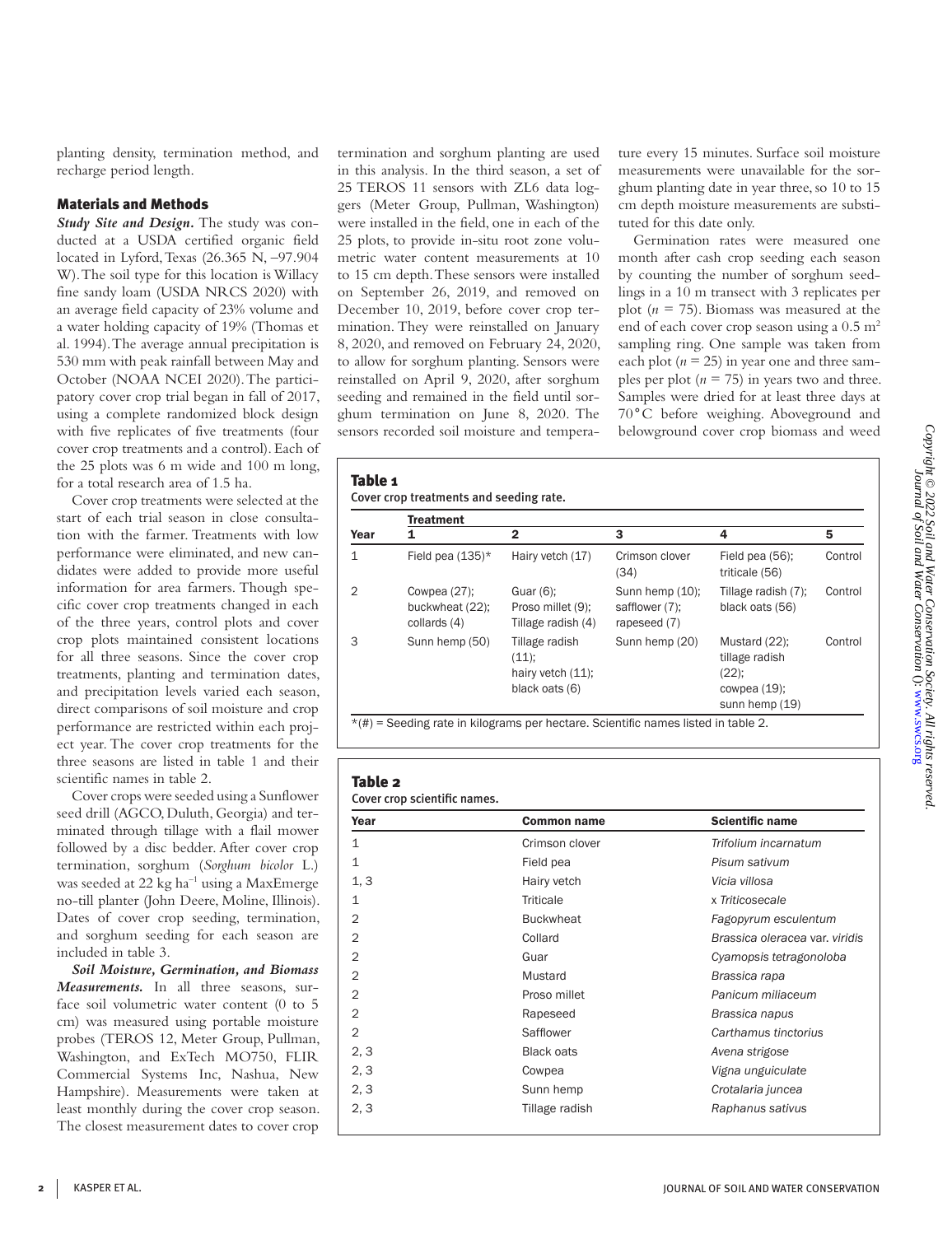biomass were each weighed separately and then added together for total biomass. The lack of deeper soil moisture measurements in the first two years of this research is an acknowledged limitation. However, surface moisture data are more relevant to the paired cash crop germination measurement than deeper soil moisture, which would impact later stages of cash crop growth.

*Data Analysis.* All statistical analyses were conducted in R (R Core Team 2019). For moisture measurements at cover crop termination and sorghum planting, data collected for each of the five treatments were divided into two categories: control  $(n = 5)$ and cover crop  $(n = 20)$ . These two groups were checked for normality and equal variance and then compared using a series of six two-sample *t*-tests, one comparison for each moisture measurement date in each year. The same process was used for germination data.

Spearman's rank correlation was used to test for relationships during each of the three seasons between the following three variable pairs: (1) biomass and soil moisture, (2) cover crop seeding rate and soil moisture, and (3) soil moisture and sorghum germination. Correlations 1 and 2 used soil moisture at cover crop termination, while correlation 3 used the soil moisture at sorghum planting.

Table 3

### Results and Discussion

Cover cropping resulted in moisture deficits compared to control plots in all three seasons. In the first year, these moisture deficits persisted at the time of sorghum planting and caused declines in sorghum germination and yield. In years two and three, no moisture differences persisted at the time of sorghum planting. Sorghum germinated well in all plots in year two and resulted in comparable yields between cover crops and controls. In year three, however, despite comparable soil moisture at sorghum planting, germination rates were lower in the cover cropped areas than in the controls once again. These results are visually summarized in figure 1 and explained in greater detail in figure 2 and the following sections.

*Cover Cropping Results in Soil Moisture Deficits in all Three Years.* In each of the three study years, the control plots had significantly higher moisture levels than the treatment plots at the end of the cover cropping period. In year one, mean soil moisture was 7.31% in the control plots and 5.15% in the cover crop plots 67 days after cover crop planting  $(t$  [23] = 3.83,  $p < 0.001$ ; figure 2a). Year two was a wetter year with 146 mm of rain during the cover crop season compared to the 24 mm received in year one. However,

even with higher rainfall, the pattern of significantly higher moisture in the control plots remained 85 days after cover crop planting with 12.72% moisture in the controls and  $10.75\%$  in the cover crops  $(t \, [23] =$ 3.50,  $p \le 0.001$ ; figure 2b). The trend again appeared in year three, 93 days after planting with 5.21% moisture in the controls compared to  $3.48\%$  in the cover crops (*t* [23] = 5.63,  $p < 0.001$ ; figure 2c).

*Moisture Deficits from Cover Cropping Remain at Time of Sorghum Planting in Year*  **One.** Moisture deficits after cover cropping are expected because cover crops, like all plants, lose water through evapotranspiration (Unger and Vigil 1998). However, these moisture losses become a risk when they persist until cash crop seeding and moisture availability for sorghum germination remains below a critical threshold (Lu et al. 2000). Whether deficits persist depends on the length of the recharge period between cover crop termination and cash crop planting and the amount of rainfall received during that recharge period. Significant moisture deficits in cover cropped areas remained through the early sorghum season in year one, but not year two or three.

In year one, a late start to the cover cropping season led to a late termination, just

| Crop year    | <b>Season</b> | <b>Start date</b> | End date       | Days  | Rainfall<br>(mm) | Average<br>temperature $(°C)$ |     |
|--------------|---------------|-------------------|----------------|-------|------------------|-------------------------------|-----|
|              |               |                   |                |       |                  | Max                           | Min |
| Year 1:      | Cover crop    | Nov. 17, 2017     | Feb. 24, 2018  | 100   | 24.40            | 22                            | 10  |
| 2017 to 2018 | Recharge*     | Feb. 25, 2018     | Mar. 7, 2018   | 11    | 7.30             | 28                            | 17  |
|              | Sorghum       | Mar. 8, 2018      | June 12, 2018  | 97    | 56.60            | 33                            | 19  |
|              | Fallow        | June 13, 2018     | Sept. 24, 2018 | 115   | 332.10           | 36                            | 24  |
|              |               |                   |                | Total | 420.40           |                               |     |
| Year 2:      | Cover crop    | Sept. 25, 2018    | Dec. 17, 2018  | 84    | 146.10           | 26                            | 14  |
| 2018 to 2019 | Recharge      | Dec. 18, 2018     | Feb. 26, 2019  | 71    | 43.30            | 23                            | 11  |
|              | Sorghum       | Feb. 27, 2019     | Sept. 3, 2019  | 189   | 169.12           | 33                            | 22  |
|              | Fallow        | Sept. 4, 2019     | Sept. 17, 2019 | 34    | 32.60            | 33                            | 23  |
|              |               |                   |                | Total | 391.12           |                               |     |
| Year 3:      | Cover crop    | Sept.18, 2019     | Dec. 30, 2019  | 104   | 112.60           | 28                            | 15  |
| 2019 to 2020 | Recharge      | Dec. 31, 2019     | Apr. 7, 2020   | 99    | 29.70            | 27                            | 14  |
|              | Sorghum       | Apr. 8, 2020      | June 8, 2020   | 62    | 86.36            | 33                            | 21  |
|              | Fallow        | June 9, 2020      | Sept. 25, 2020 | 109   | 673.35           | 34                            | 23  |
|              |               |                   |                | Total | 902.01           |                               |     |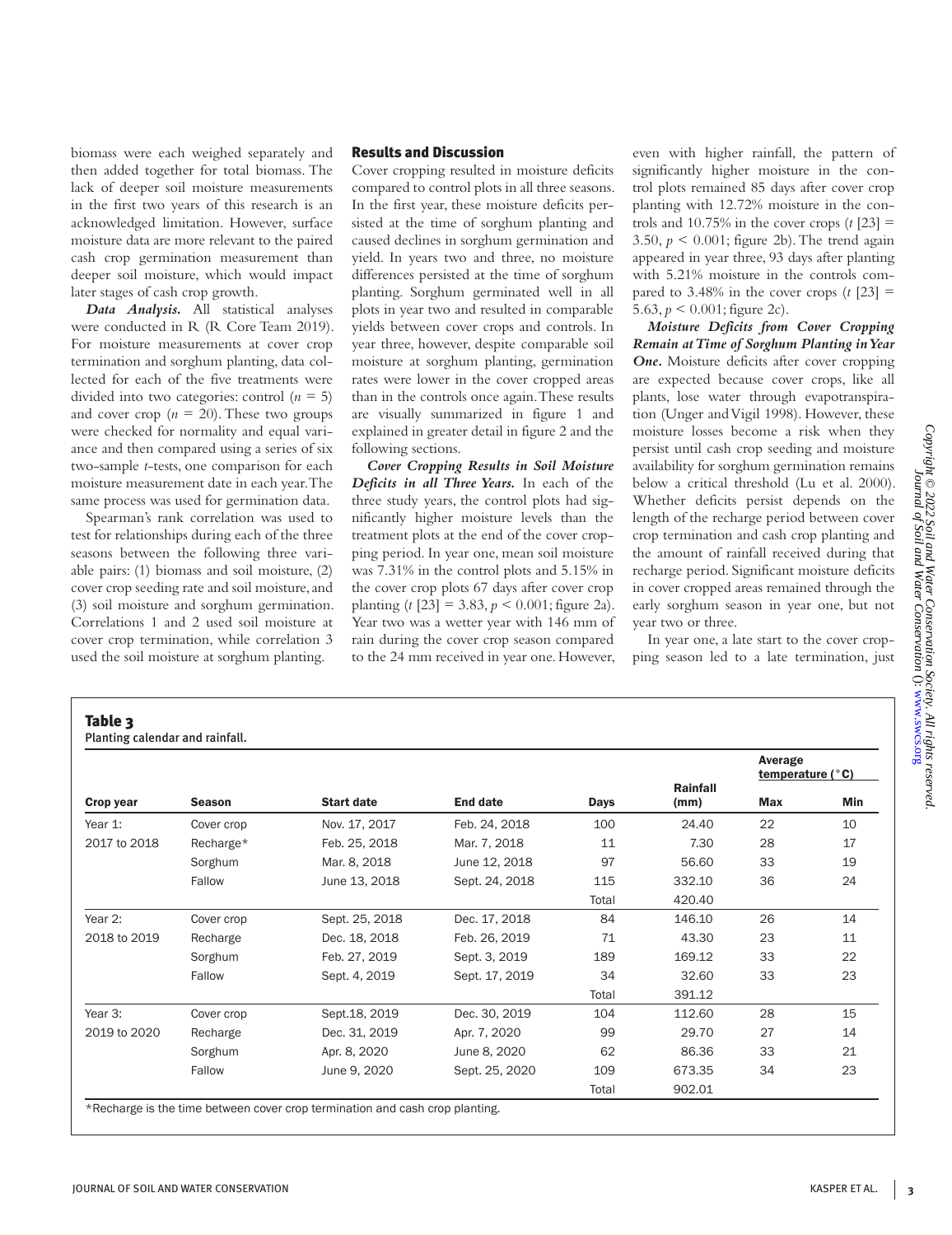## Figure 1

Visual contrast in three years of sorghum crop following cover cropping. In year one, cover crop moisture usage, followed by insufficient moisture recharge led to sorghum germination declines in the cover cropped areas and total yield loss. In contrast, year two had a longer recharge period with more rainfall before cash crop seeding. Cover cropped areas recovered from their moisture deficits and showed comparable sorghum yields to controls. Year three repeated the long recharge period, but the recharge period saw less rainfall than year two over a longer period. Like year one, sorghum germinated better in the controls and showed declines in the cover cropped areas.



11 days before sorghum seeding. Only 7.30 mm of rain fell during this short recharge period between cover crop termination and cash crop seeding. Moisture measurements 14 days after sorghum seeding showed that the control plots at 5.73% continued to have significantly higher moisture levels than the cover cropped area at 4.13% (*t* [23] = 7.69, *p*   $< 0.001$ ; figure 2d).

After the moisture challenges of year one, the farm collaborator requested a much longer gap between cover crop termination

and cash crop seeding in year two. The longer 71-day recharge period saw 43.30 mm of rainfall, which fully reset the cover crop moisture deficit by sorghum seeding. The trend of the first year was reversed perhaps due to moisture retention by cover residues in the cover cropped plots. Mean cover crop moisture at sorghum seeding was 17.81% while control plots were  $12.10\%$  (*t* [23] = 4.62,  $p < 0.001$ ; figure 2e).

Year three repeated the long recharge period, this time leaving 99 days between cover crop termination and cash crop planting. However, only 29.70 mm of rain fell during this period spread across multiple small rain events. The farm collaborator delayed planting to wait for more rainfall but conditions remained dry. Despite dry conditions, the field was seeded on April 8, 2020, at the end of the sorghum seeding window. At time of seeding, there were no significant differences in moisture across the treatments in year three. Mean moisture was 8.68% in the controls and 8.37% in the cover cropped areas (*t* [23] = 0.29,  $p = 0.77$ ; figure 2f).

*Lower Sorghum Germination in Cover Cropped Areas in Years One and Three.*  Although sorghum is drought-hardy crop that can tolerate major moisture stress during its later growth, moisture stress at seeding can still cause major declines in germination and establishment (Shrestha et al. 2016). Alongside cash crop yield and profit, sorghum germination is a key indicator of whether the cover crop is a benefit or an obstacle to a farm operation.

In year one, cover crop treatment had a significant impact on sorghum germination with  $2.3$  seedlings  $m^{-1}$  in the controls and 1.10 in the cover crop plots  $(t \, [73] = 6.11,$  $p < 0.001$ ; figure 2g). Some of the sorghum that did germinate in the cover crop plots, especially in forage pea (*Pisum sativum* L.) and forage pea/triticale mix planted in year one, exhausted their initial moisture supply and then desiccated. By midseason, only the controls held strong sorghum stands (figure 1). The cover cropped areas were patchy and bare due to the cover crop-induced dry conditions. The farm collaborator considered these fields too poor to harvest and terminated the field by tillage before the remaining sorghum was ready for harvest.

Year two had no significant differences among treatments for sorghum germination. The controls averaged 4.13 seedlings  $m^{-1}$  and the cover crops had  $4.17$  seedlings m<sup>-1</sup> (*t* [73]  $= 0.14$ ,  $p = 0.89$ ; figure 2h). This result suggests that moisture was not a limiting factor for sorghum germination under the wetter conditions of year two. Year two yielded sufficient sorghum to harvest, but there were no significant differences in yield between cover crop and control  $(t [43] = 0.28, p = 0.78)$ . The mean yield was  $4,747$  kg ha<sup>-1</sup> for the control plots and  $4,868 \text{ kg h}a^{-1}$  for the cover crop plots.

In year three, soil moisture levels were similar among treatments at sorghum plant-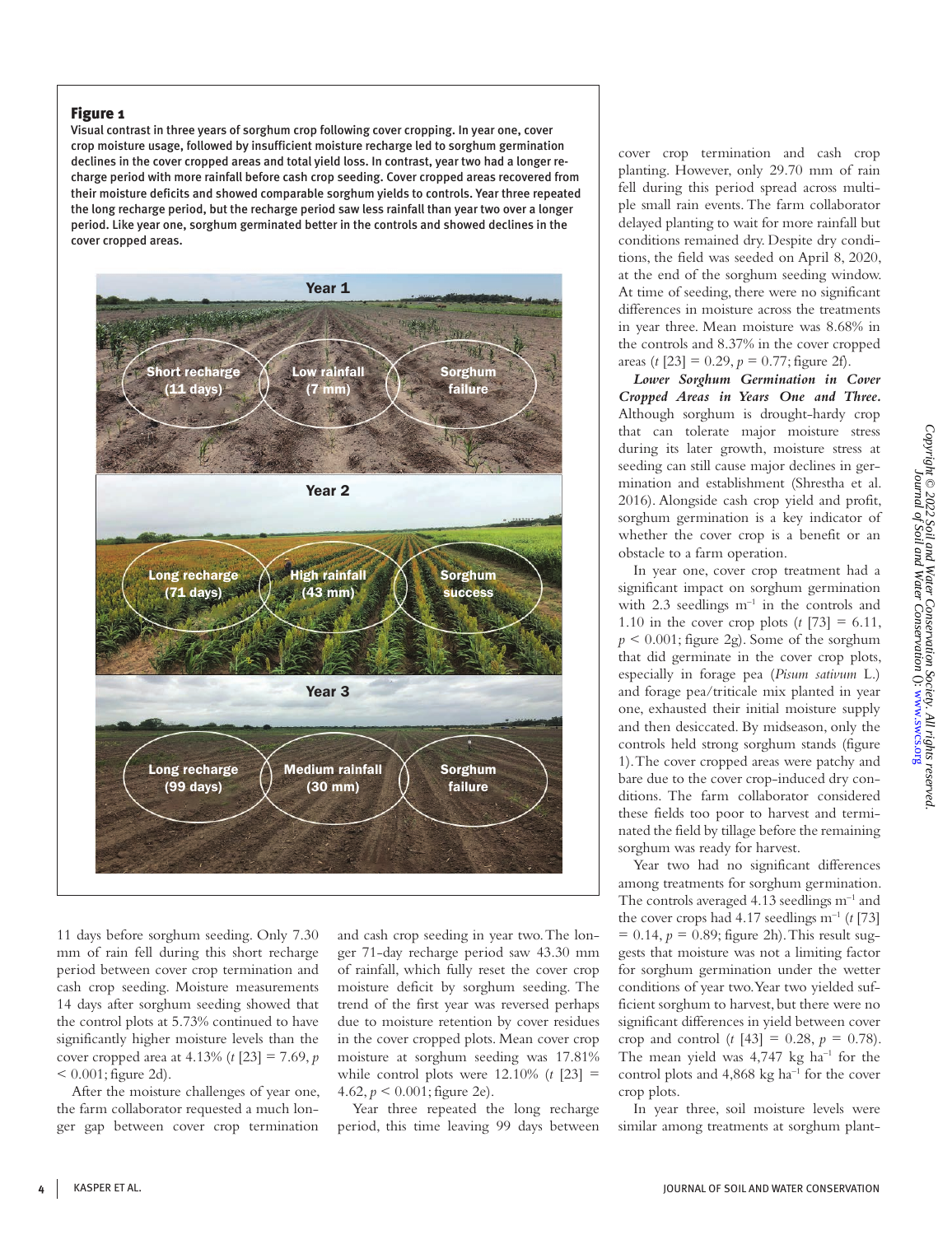# Figure 2

Impacts of cover cropping on soil moisture and sorghum germination. Control plots showed significantly higher moisture than cover crop plots at the end of the cover cropping season in all three years (a, b, c). The control's moisture advantage persisted at sorghum planting in year one (d), but not in year two or three (e, f). Year two showed higher moisture in the cover crop plots while year three showed no differences between the two. Years one and three (g, i) had significantly higher germination rates in the controls, while year two (h) showed no difference between cover crop and control germination.



ing. However, the sorghum germination rates showed significant differences between treatments. On average, controls had 6.70 seedlings m<sup>-1</sup> and cover crops had 3.00 seedlings m<sup>-1</sup> (*t* [73] = 4.52,  $p < 0.001$ ; figure 2i). Germination was especially poor in the plots that had radish mixes during the cover cropping season. Control plots and plots with sunn hemp (*Crotalaria juncea* L.) during the cover crop season maintained adequate stands until major June rains overwhelmed the field with weeds and the farmer tilled the field to terminate.

*Longer Recharge Periods May Reduce the Risk of Cover Cropping in Dry-Farmed Fields.* The contrast between sorghum failure after cover cropping in year one and comparable sorghum yields in year two illustrate the importance of the recharge period between cover crop and cash crop. Until a field receives enough rainfall to recoup the moisture deficit incurred by cover crop evapotranspiration, plots without cover crops maintain a moisture advantage (Unger and Vigil 1998). Lengthening the window for such rainfall to occur helps improve the chances of a successful cash crop. However,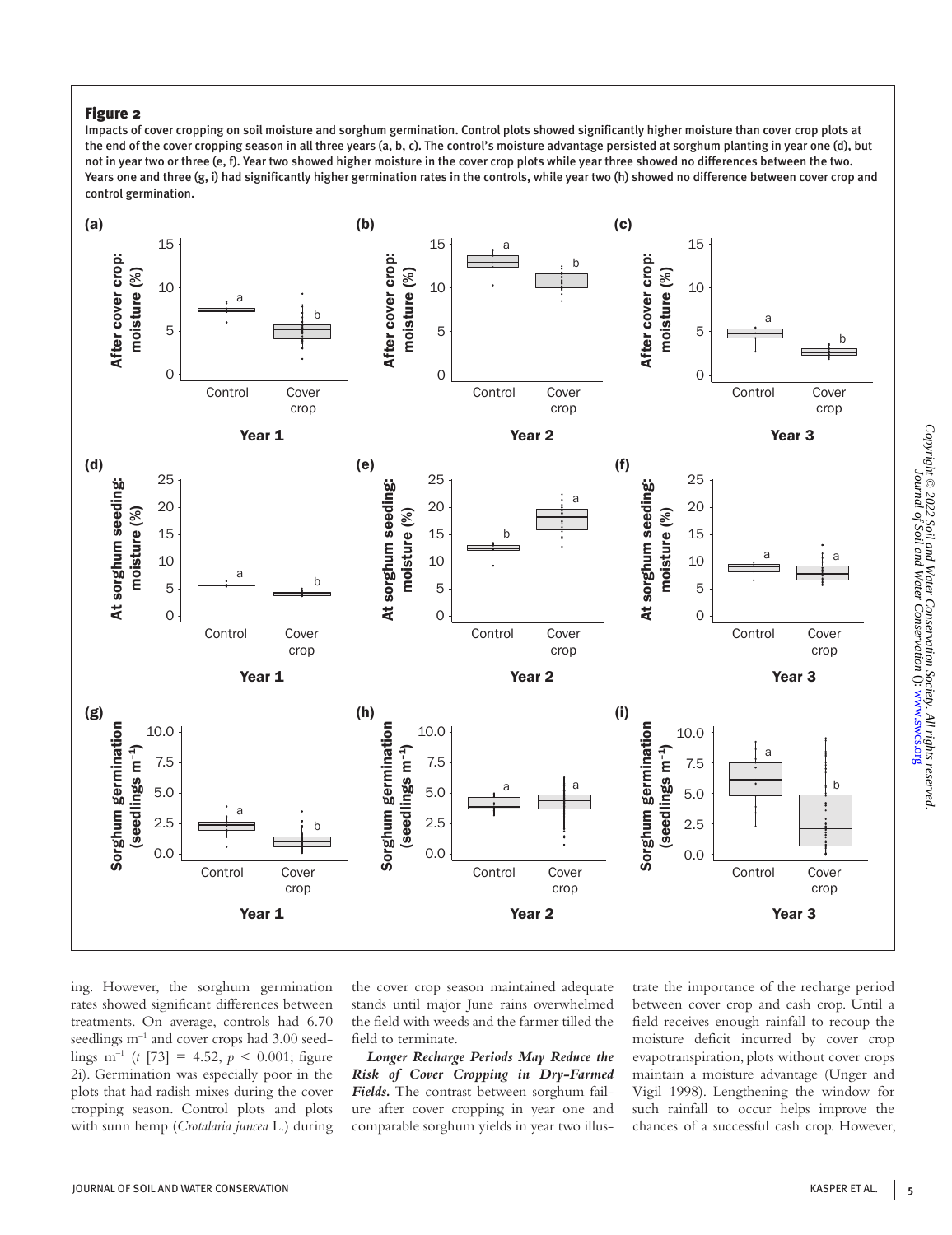even the 99-day recharge window of year three was insufficient when less than 30 mm of rain fell in small increments over that timeframe. A longer recharge period increases the probability that rain might fall, albeit unpredictably.

*Higher Cover Crop Seeding Rate and Biomass Associated with Lower Soil Moisture.* High biomass production is usually a desirable quality in cover crops because it facilitates key goals like weed suppression, soil organic matter accumulation, and increased microbial activity (Brennan and Boyd 2012). However, these strengths may come at the cost of increased moisture usage, a major liability in the context of dryland agriculture. Figure 3a shows the relationship between total plot biomass with soil moisture at the end of each cover cropping season. In each year, higher cover crop biomass led to lower soil moisture. The relationships are strongest in year one  $(R = -0.56, p = 0.003)$ and year three  $(R = -0.72, p < 0.001)$ , the drier years in this study. More biomass means more evapotranspiration, lower soil moisture, and an increased risk of cash crop germination failure. Figure 3b shows the correlation between soil moisture at sorghum seeding and sorghum germination. These correlations are weaker overall, but the pattern remains that soil moisture impacted sorghum germination more strongly in drier years one (*R*   $= 0.32, p = 0.12$  and three (*R* = 0.43, *p* = 0.03) than in wetter year two  $(R = 0.21, p = 0.03)$ 0.31). This suggests that moisture was a limiting factor for germination in years one and three but not in year two.

Cover crop biomass is a product of both species selection and seeding rate. Figure 3c shows the negative correlation between seeding rates and soil moisture after cover cropping. Higher seeding rates were associated with lower soil moisture in all three seasons. Reducing seeding rates to the lowest viable level is another option for reducing cover crop moisture usage and managing the risk of cash crop failure. However, lower seeding rates and subsequently lower cover crop biomass will likely slow progress toward some of the goals that farmers seek from cover crops.

Cover crop species vary in their growth habits and water usage rates. Some cover crops like forage pea, triticale, and tillage radish (*Raphanus sativus*) leave soils with a greater soil moisture deficit than others like sunn hemp, clover (*Trifolium incarnatum*), and

# Figure 3

Correlations among biomass, seeding rate, germination, and soil moisture. In each year, higher cover crop (a) biomass and higher cover crop (b) seeding rates were both associated with lower soil moisture levels. The negative relationship was stronger in the drier years (one and three) than in wetter year two. (c) Lower soil moisture at sorghum planting was correlated with lower sorghum germination. The relationship was again stronger in year one and three under dry conditions than in year two, when moisture was less limited.

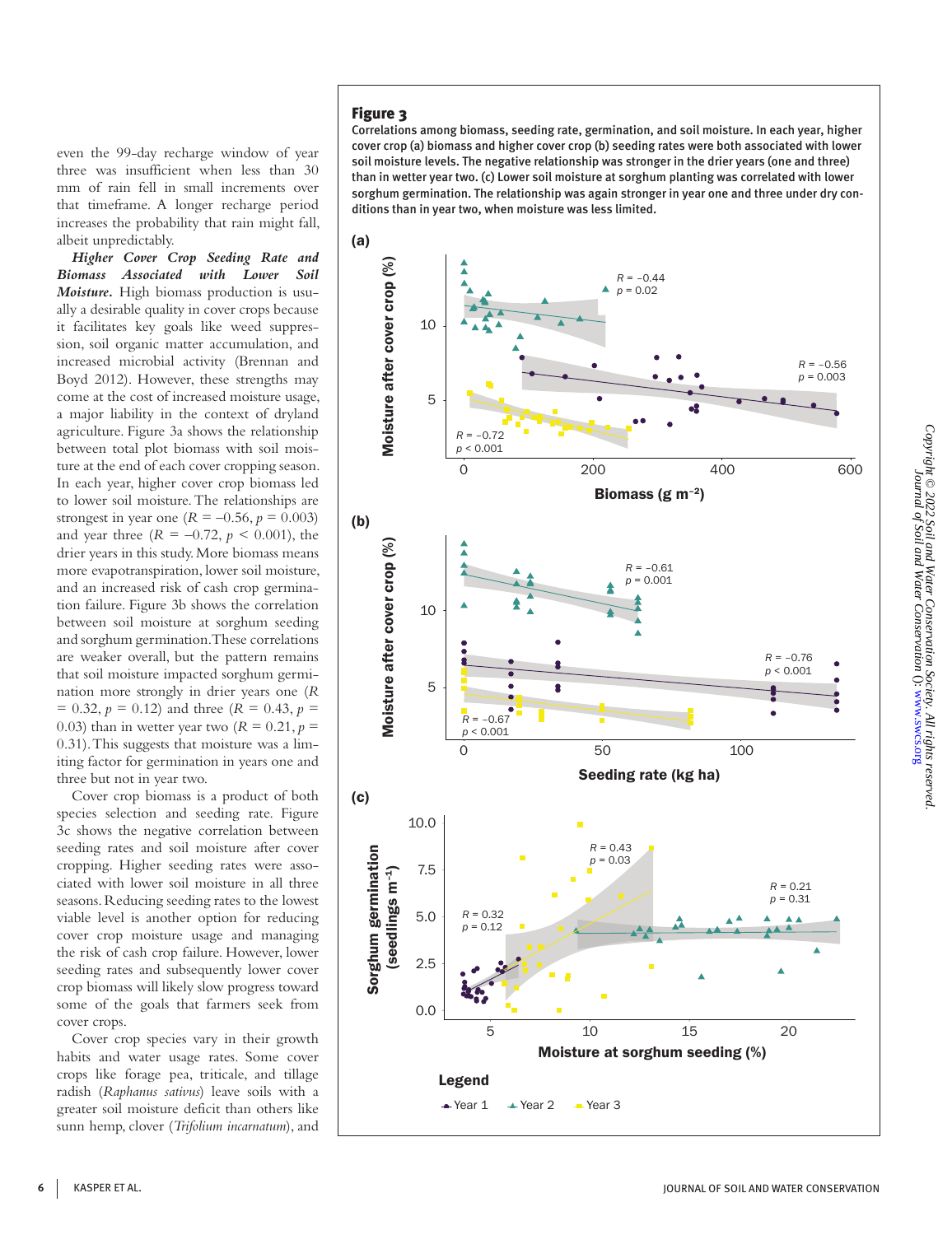vetch (*Vicia villosa*) (table 4 and figure 4). Further research could assess the water use efficiency for cover crop candidates to help pinpoint options that have best rates of biomass production at the lowest moisture cost.

*Reduced Tillage Termination Methods May Improve Soil Moisture Retention.* Although this study did not include a no-till or reduced till area for comparison, termination by tillage may enhance moisture loss by disturbing the soil and burying residue that might otherwise conserve soil moisture. As one farmer collaborator puts it, "you lose moisture to whatever depth you put steel in the ground." This problem could be alleviated by reduced or no-till termination methods, but options remain limited for organic farmers in the arid subtropics. Conventional growers can terminate with herbicides instead of tillage, while northern organic growers rely on winterkill at the end of their cover cropping seasons. Mechanical termination with roller crimpers has been suggested for organic growers, but trials show high risks of yield loss in subsequent crops (Mischler et al. 2010). South Texas can experience several consecutive winters without a freeze, making winterkill an unreliable termination strategy. Local attempts at no-till organic termination with roller-crimpers and flail mowers have resulted in untenable levels of cover crop regrowth. Effective no-till organic termination methods remain a major obstacle that could greatly improve the potential of cover cropping without irrigation in semiarid regions if resolved.

### Summary and Conclusions

The trends over three seasons of winter cover cropping in semiarid south Texas reinforce the concerns of local area farmers and the reports from the literature that moisture management is a major obstacle to successful cover crop implementation in semiarid regions. These findings suggest that careful attention to cover crop species choice, seeding rates, termination method, and recharge period length can reduce the risk of cover crop associated moisture loss and impacts on subsequent cash crops. Although cover crops can provide tremendous benefits toward improved soil health and soil biology in south Texas (Soti et al. 2016; Soti and Racelis 2020), the value of these benefits must be considered carefully against the agronomic implications of soil moisture—the limiting factor of crop success among dryland farmers in semiarid regions. Over time, the benefits of cover cropping may gradually accrue to the point that they outweigh the associated direct and indirect costs (DeVincentis et al. 2020), but the high shortterm costs, including risk of cash crop failure, may discourage many farmers from adopting these practices. Rehabilitating soil health is critical both for agricultural productivity and ecological health, but farmers in water-limited regions like the Rio Grande Valley of deep south Texas may require additional support. Payments for conservation practices as proposed by the current administration can help ease the initial burden of cover crops while long-term soil health gains accumulate (Bergtold et al. 2019; Democratic National Committee 2021).

## Acknowledgements

Special thanks to Andy Cruz and Joseph Kim, our farm collaborators at Hilltop Gardens in Lyford, Texas, and to all the student researchers who helped collect and process this three-year data set including Mylen Arias, Alyssa Cano, Diana Cantu, Fallon Fraustro, Suzanne El-Haj, Allison Kaika, Matthew Kutugata, Habraham Lopez, Roberto Reyna Oviedo, Erika Salamanca, and Amrita Singh.

## Declaration on Conflict of Interest

The Subtropical Soil Health Initiative is supported by the Conservation Innovation Grants program of the USDA Natural Resources Conservation Service (NRCS), under grant #69-3A75-17-281 with additional funding from an NRCS Soil Science Collaborative Research Grant.

## References

- Bergtold, J.S., S. Ramsey, L Maddy, and J.R. Williams. 2019. A review of economic considerations for cover crops as a conservation practice. Renewable Agriculture and Food Systems 34(1):62-76. https://doi.org/10.1017/ S1742170517000278.
- Berrada, A.F., and C. Roseberry. 2018. The feasibility of cover crops in dryland cropping systems in SW Colorado and SE Utah. Colorado State Agricultural Experiment Station Technical Bulletin 1. Fort Collins, CO: Colorado State University Extension. https://hdl. handle.net/10217/187709.
- Brennan, E.B., and N.S. Boyd. 2012. Winter cover crop seeding rate and variety affects during eight years of organic vegetables: I. Cover crop biomass production. Agronomy Journal 104(3):684-698. https://doi. org/10.2134/agronj2011.0330.
- Daryanto, S., B. Fu, L. Wang, P.A. Jacinthe, and W. Zhao. 2018. Quantitative synthesis on the ecosystem services of cover crops. Earth-Science Reviews 185:357-373. https://doi.org/10.1016/j.earscirev.2018.06.013.
- Democratic National Committee. 2021. Biden-Harris Plan to Build Back Better in Rural America. https:// joebiden.com/rural-plan/.
- DeVincentis, A.J., S.S. Solis, E.M. Bruno, A. Leavitt, A. Gomes, S. Rice, and D. Zaccaria. 2020. Using costbenefit analysis to understand adoption of winter cover cropping in California's specialty crop systems. Journal of Environmental Management 261:110205. https:// doi.org/10.1016/j.jenvman.2020.110205.
- Fageria, N.K., V.C. Baligar, and B.A. Bailey. 2005. Role of cover crops in improving soil and row crop productivity. Communications in Soil Science and

#### Table 4

Cover crop moisture deficits.

|                                             | Cover crop      | Cover crop – control moisture (%)<br>Sorghum |
|---------------------------------------------|-----------------|----------------------------------------------|
| <b>Treatment</b>                            | termination     | planting                                     |
| Field pea/triticale (100#)                  | $-2.88 \pm 0.8$ | $-1.97 \pm 0.5$                              |
| Field pea $(120#)$                          | $-2.45 \pm 1.4$ | $-1.77 \pm 0.5$                              |
| Hairy vetch (15#)                           | $-2.17 \pm 1.2$ | $-1.06 \pm 0.5$                              |
| Crimson clover (15#)                        | $-1.14 \pm 1.3$ | $-1.59 + 0.4$                                |
| Tillage radish/black oats (56#)             | $-2.88 \pm 1.0$ | $6.78 + 1.6$                                 |
| Cowpea/buckwheat/collard (48#)              | $-1.98 \pm 1.1$ | $5.20 \pm 3.2$                               |
| Guar/proso millet/tillage radish (17#)      | $-1.62 \pm 1.7$ | $5.86 + 3.1$                                 |
| Sunn hemp/safflower/rapeseed (21#)          | $-1.42 \pm 0.8$ | $5.00 + 4.3$                                 |
| Mustard/radish/cowpea/sunn hemp (77#)       | $-2.08 \pm 1.2$ | $-2.00 \pm 1.6$                              |
| Tillage radish/hairy vetch/black oats (25#) | $-2.00 \pm 1.2$ | $-0.33 \pm 1.5$                              |
| Sunn hemp (45#)                             | $-1.63 + 1.1$   | $0.73 + 2.4$                                 |
| Sunn hemp (18#)                             | $-1.21 \pm 1.4$ | $0.35 \pm 2.3$                               |
|                                             |                 |                                              |

Note: Negative values indicate that lower moisture in cover crop than control while positive values show higher moisture in cover crop.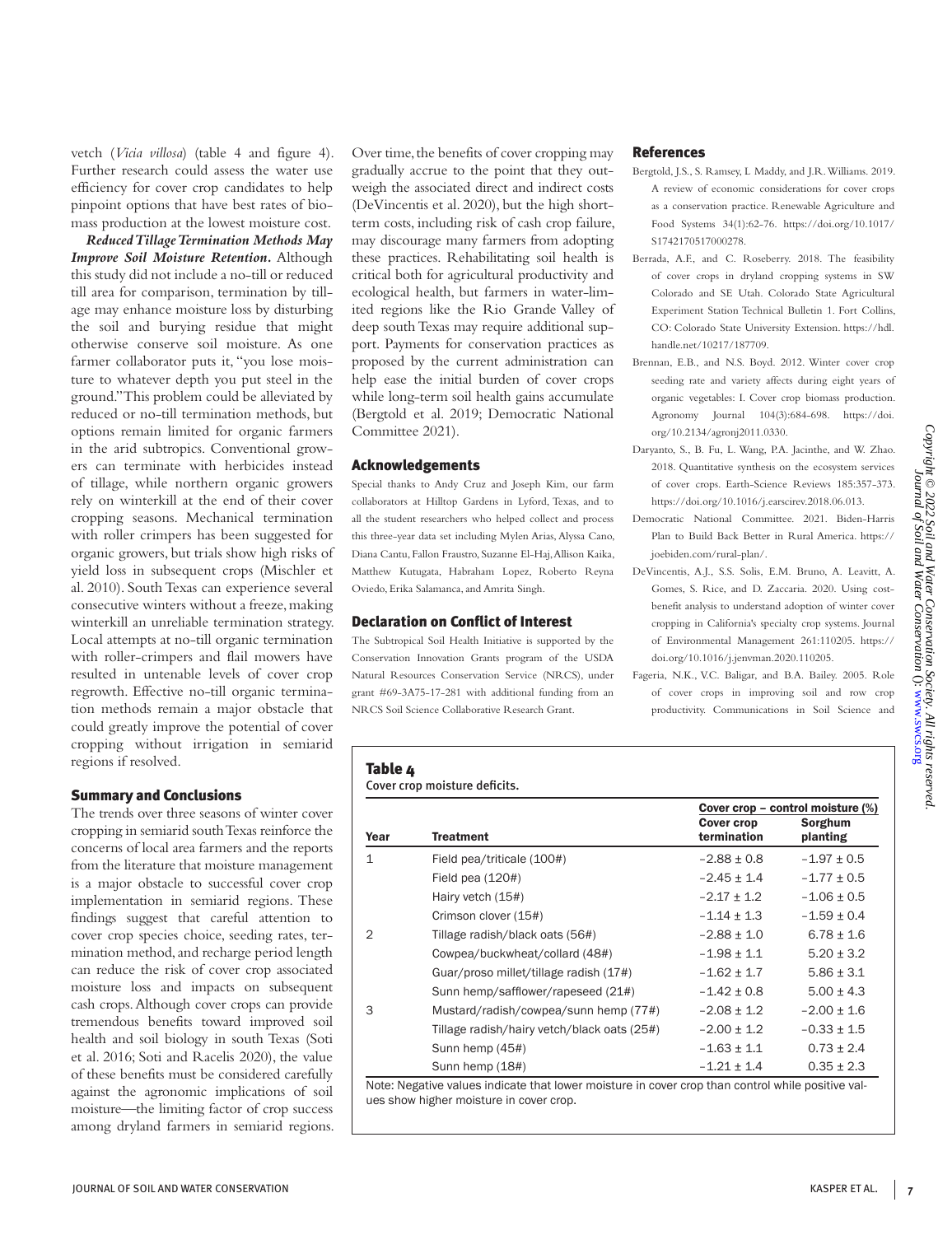# Figure 4

Impacts of multiple cover crop treatments on soil moisture. This figure shows the same data as figure 2 with the cover crop category divided into its four component treatments to offer more insight into differential water usage by different cover crop species. Treatments marked with the same letter do not significantly differ from each other. The control plots have the highest moisture in each season, significantly higher than many of the cover crop treatments. Particularly high moisture users include T4 in year one (forage pea + triticale), T4 in year two (tillage radish + black oats), and T2 and T4 in year three (both mixes including tillage radish).



Plant Analysis 36(19-20):2733-2757. https://doi. org/10.1080/00103620500303939.

- Jian, J., X. Du, M.S. Reiter, and R.D. Stewart. 2020. A meta-analysis of global cropland soil carbon changes due to cover cropping. Soil Biology and Biochemistry 143:107735.
- Kaspar, T.C., and J.W. Singer. 2011. The use of cover crops to manage soil. *In* Soil Management: Building a Stable

Base for Agriculture, ed. J.L. Hatfield and T.J. Sauer, 321-337. Madison, WI: American Society of Agronomy, Crop Science Society of America, and Soil Science Society of America. https://doi.org/10.2136/2011. soilmanagement.c21.

Lu, Y.C., K.B. Watkins, J.R. Teasdale, and A.A. Abdul-Baki. 2000. Cover crops in sustainable food production. Food Reviews International 16(2):121-157. https://doi. org/10.1081/FRI-100100285.

- Mischler, R., S.W. Duiker, W.S. Curran, and D. Wilson. 2010. Hairy vetch management for no-till organic corn production. Agronomy Journal 102(1):355-362. https:// doi.org/10.2134/agronj2009.0183.
- Moran, P.J., and S.M. Greenberg. 2008. Winter cover crops and vinegar for early-season weed control in sustainable